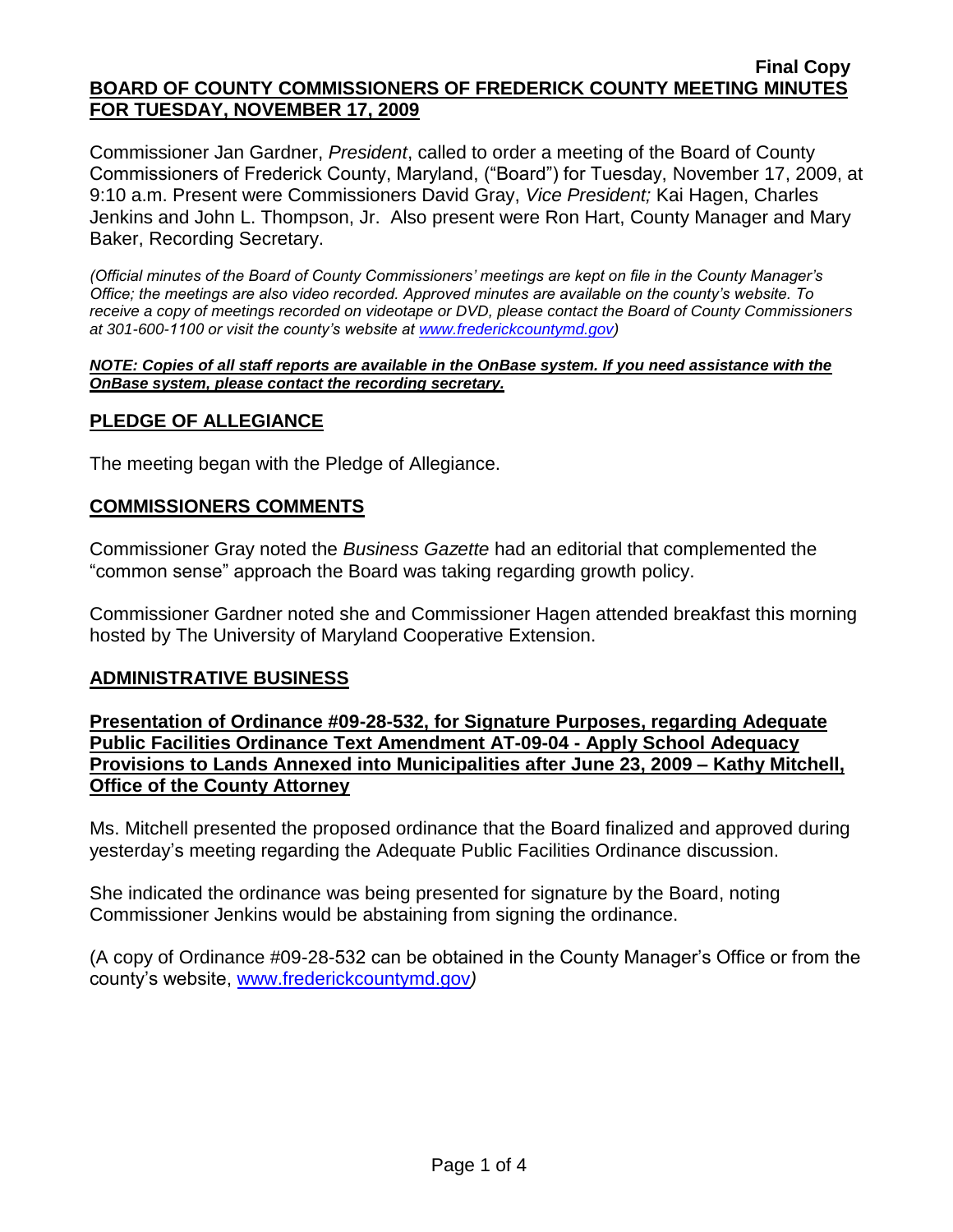# **Adoption of a Resolution Approving the Maryland Water Quality Financing Administration (MSQFA) Loan for Ballenger-McKinney Wastewater Treatment Plant Expansion and Upgrade - Walter Calvert, Esquire, Venable, LLP (County Bond Counsel)**

Mr. Calvert presented the proposed resolution that would approve the loan for upgrades to the Ballenger/McKinney Wastewater Treatment Plant.

Commissioner Gray moved approval of the proposed resolution as presented. Commissioner Hagen seconded the motion that passed 5-0.

(A copy of Resolution #09-36 can be obtained in the County Manager's Office or from the county's website, [www.frederickcountymd.gov](file:\\NT1S5\BOCC\BOCC\BOCC%20Minutes\Mary)*)*

## **Request for a Letter of Support for a Tobacco Prevention Grant – Katherine Shriver, Health Services Division**

Dr. Barbara Brookmyer, Health Services Division and Ms. Shriver presented the proposed letter of support for the tobacco cessation grant.

(Commissioner Gray left the meeting.)

Commissioner Hagen moved approval of the letter. Commissioner Gardner seconded the motion that passed 4-0 with Commissioner Gray absent.

## **WORKSESSION**

## **Geographic Information Systems (GIS) Day Proclamation**

Commissioner Gardner presented proclamation

(Commissioner Gray returned to the meeting.)

## **GIS Presentation – Marshall Stevenson, Interagency Information Technologies Division**

Mr. Stevenson presented updates and information within the division pertaining to GIS technologies.

There was no public comment.

This item was for the Board's information only.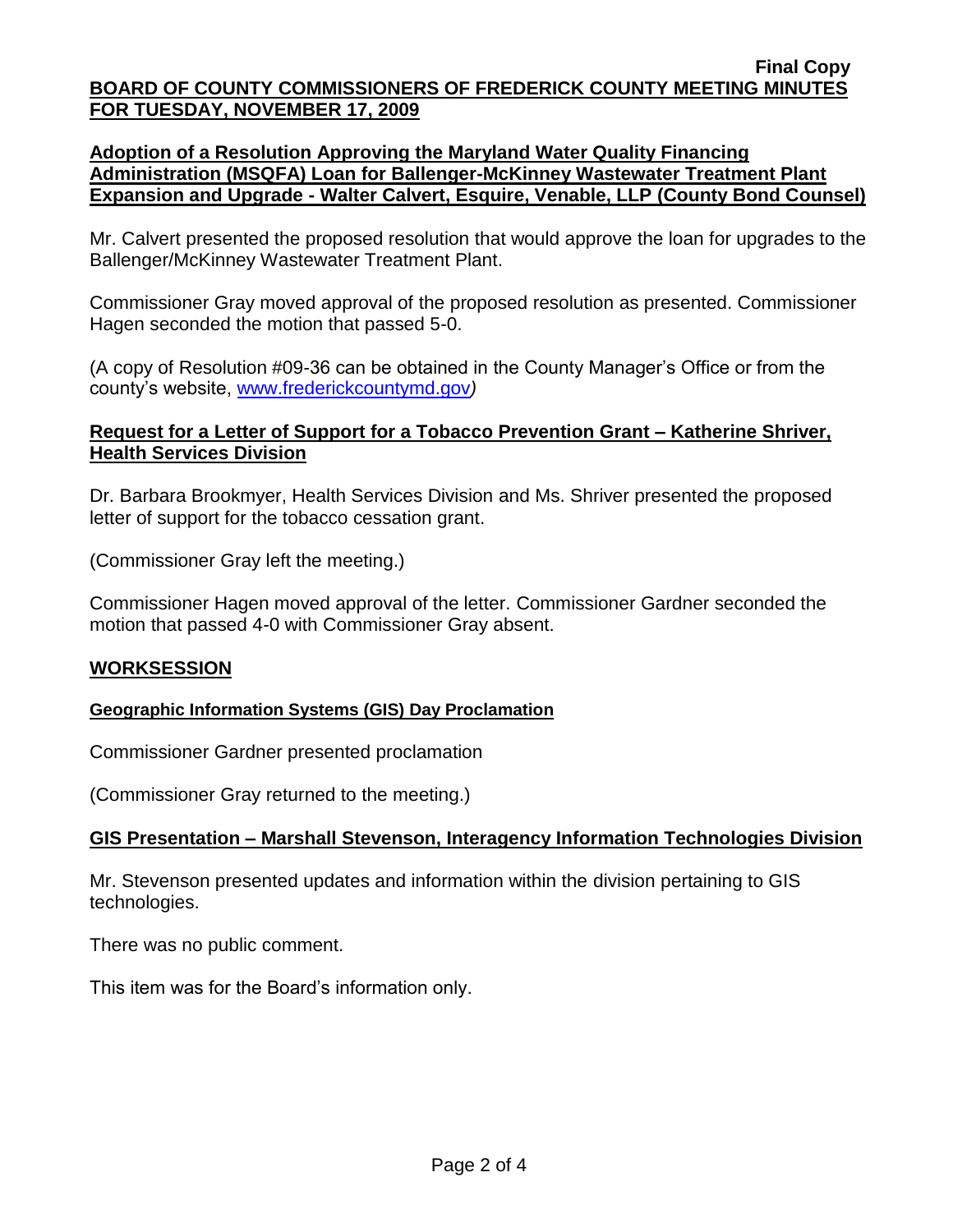## **Briefing on the Reels Mill Road, Phase I Project – Jason Stitt, Public Works Division**

On September 8, 2009, during a public meeting regarding Reels Mill Road, several proposed alignments and bridge types were discussed. Following the meeting, the Board voted 3-1 in favor of the repair/rehabilitation of the existing single lane bridge with no alignment of the roadway from Ball Road to the railroad crossing. Staff outlined the scope for the project which included the implementation of safety upgrades including the addition of signage and minor grading/ clearing to address sight distance issues and to restrict vehicles over 40' in length from using Reels Mill Road as a through route.

Public comment was taken from Mr. Bob White, Frederick County Planning Commission

Commissioner Gray moved approval of staff's recommendations as presented. Commissioner Jenkins seconded the motion that passed 5-0.

## **ADMINISTRATIVE BUSINESS**

#### **FY 2011 Base Budget Presentation and 3-Year Outlook – Mike Gastley, Finance Division**

Mr. Gastley presented the three-year base budget projections.

Commissioner Thompson moved to cut funding from Frederick Innovative Technology Center, Inc.

Commissioner Gardner called the motion out of order.

Commissioner Gardner requested dates be chosen in January, either Monday all day or Tuesday and Thursday afternoons to schedule program reviews and to start with nondepartment programs then schedule county to state agency funding and so on.

Commissioner Jenkins moved to freeze the FY 2011 capital improvements projects pay-go funding. Commissioner Jenkins withdrew the motion.

#### **COMMISSIONERS COMMENTS**

None.

#### **PUBLIC COMMENTS**

None.

#### **QUESTIONS – PRESS**

■ Meg Tully, The Frederick News-Post